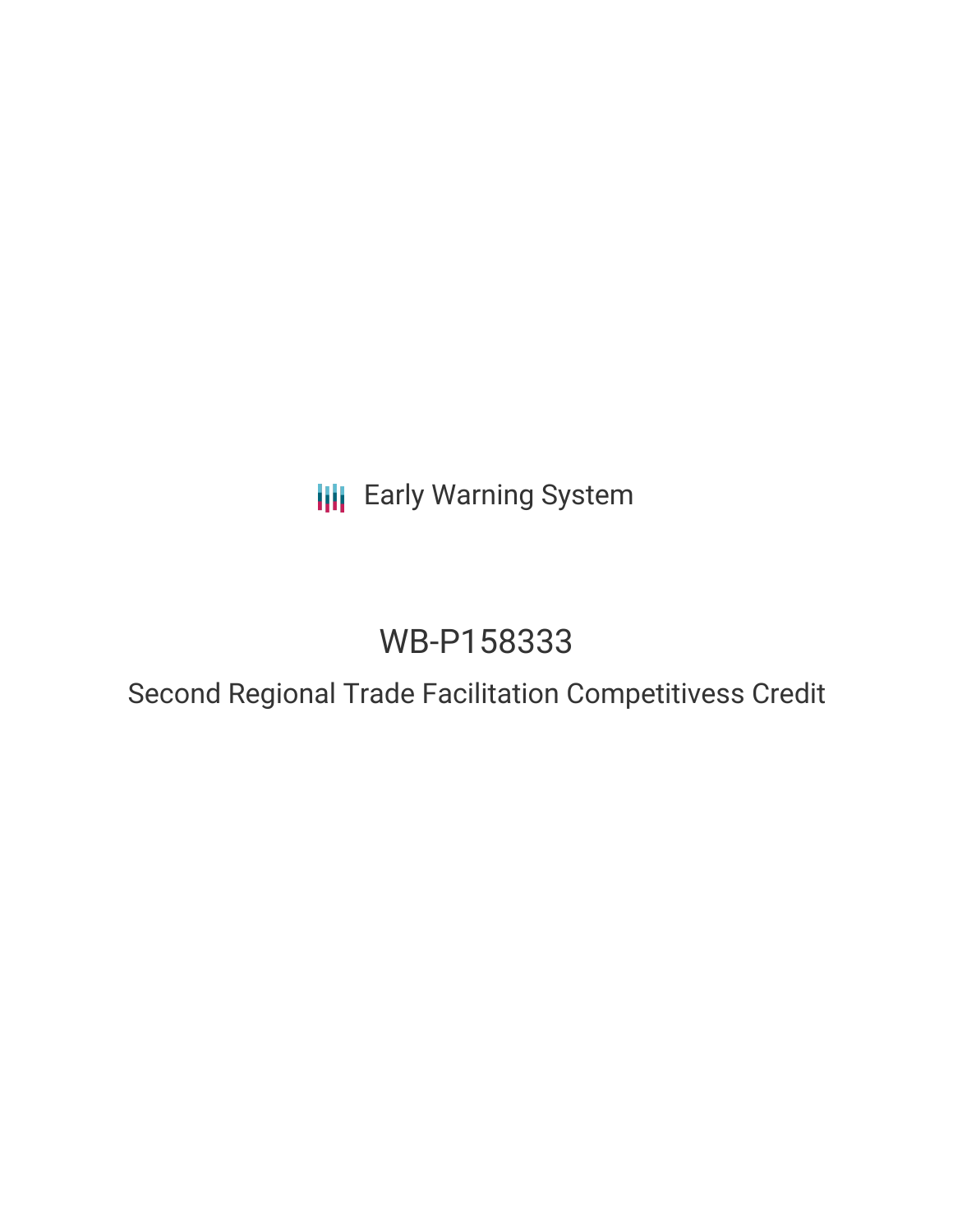

### **Quick Facts**

| <b>Countries</b>               | Burkina Faso, Ivory Coast                  |
|--------------------------------|--------------------------------------------|
| <b>Financial Institutions</b>  | World Bank (WB)                            |
| <b>Status</b>                  | Active                                     |
| <b>Bank Risk Rating</b>        | U                                          |
| <b>Voting Date</b>             | 2016-12-13                                 |
| <b>Borrower</b>                | Republic of Côte d'Ivoire and Burkina Faso |
| <b>Sectors</b>                 | Industry and Trade                         |
| <b>Investment Amount (USD)</b> | \$100.00 million                           |
| <b>Project Cost (USD)</b>      | \$100.00 million                           |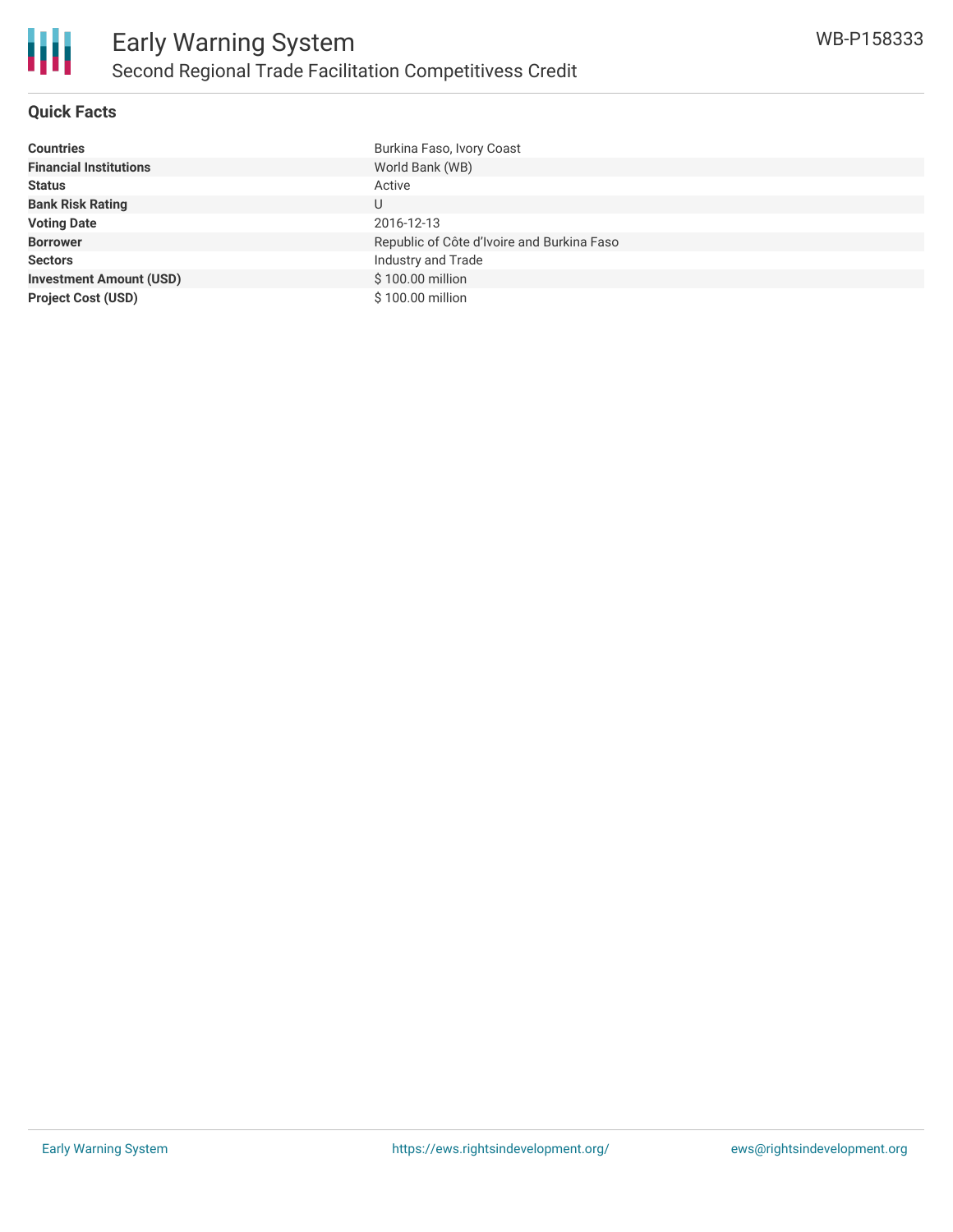

### **Project Description**

The proposed RTFCC2 will be the secondand final operation in a programmatic series of two Development Policy Operations. Itsoverarching objective is to support the two governments' reform program and to reduce trade transaction costs along the Abidjan-Ouagadougou corridor.

The operation focuses its support on (i) reform of the trucking industry; (ii) organization of the trucking market; (iii) improving competitiveness of the gateway and inland platforms, and (iv) improving the border clearance and international transit process.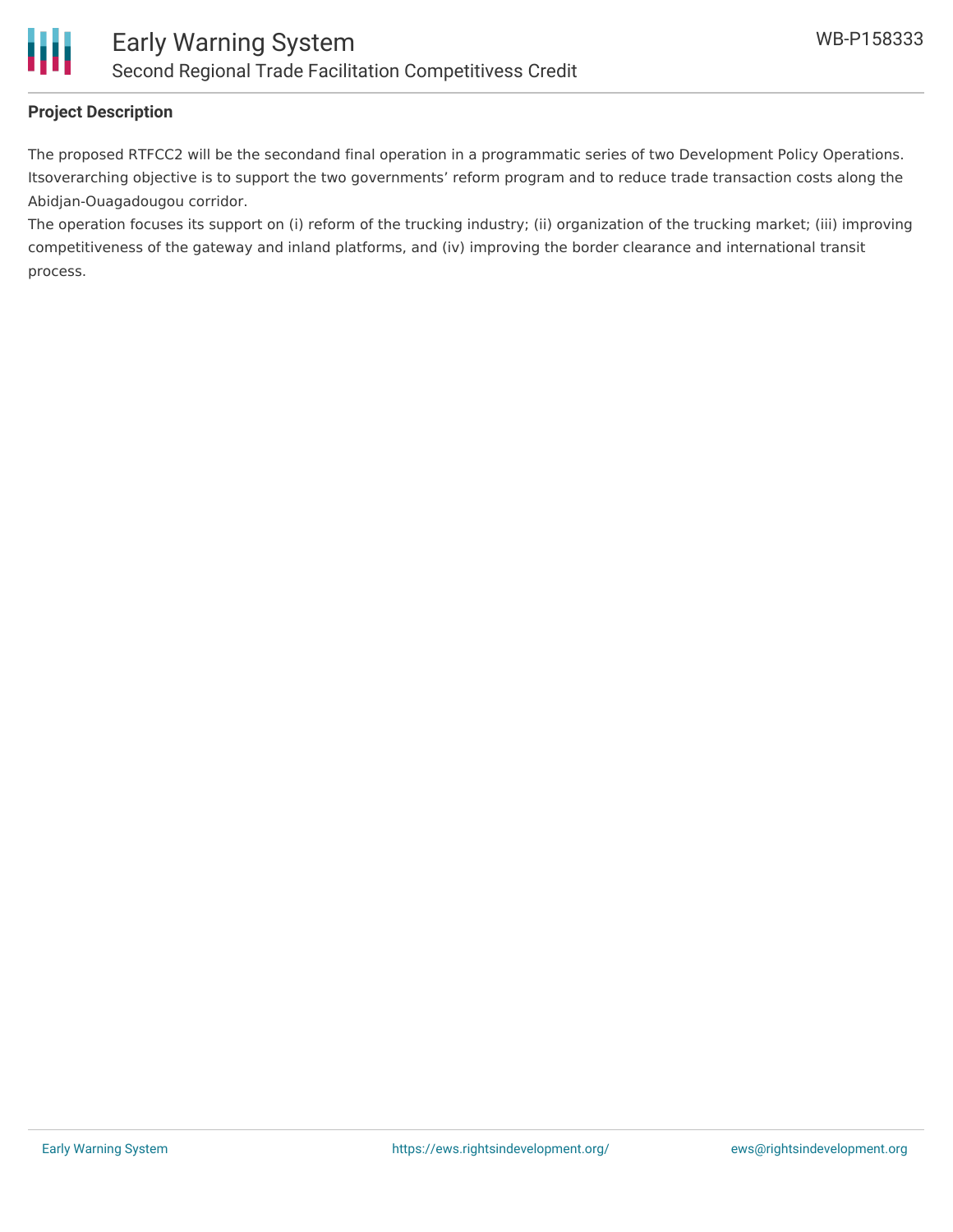

### **Investment Description**

World Bank (WB)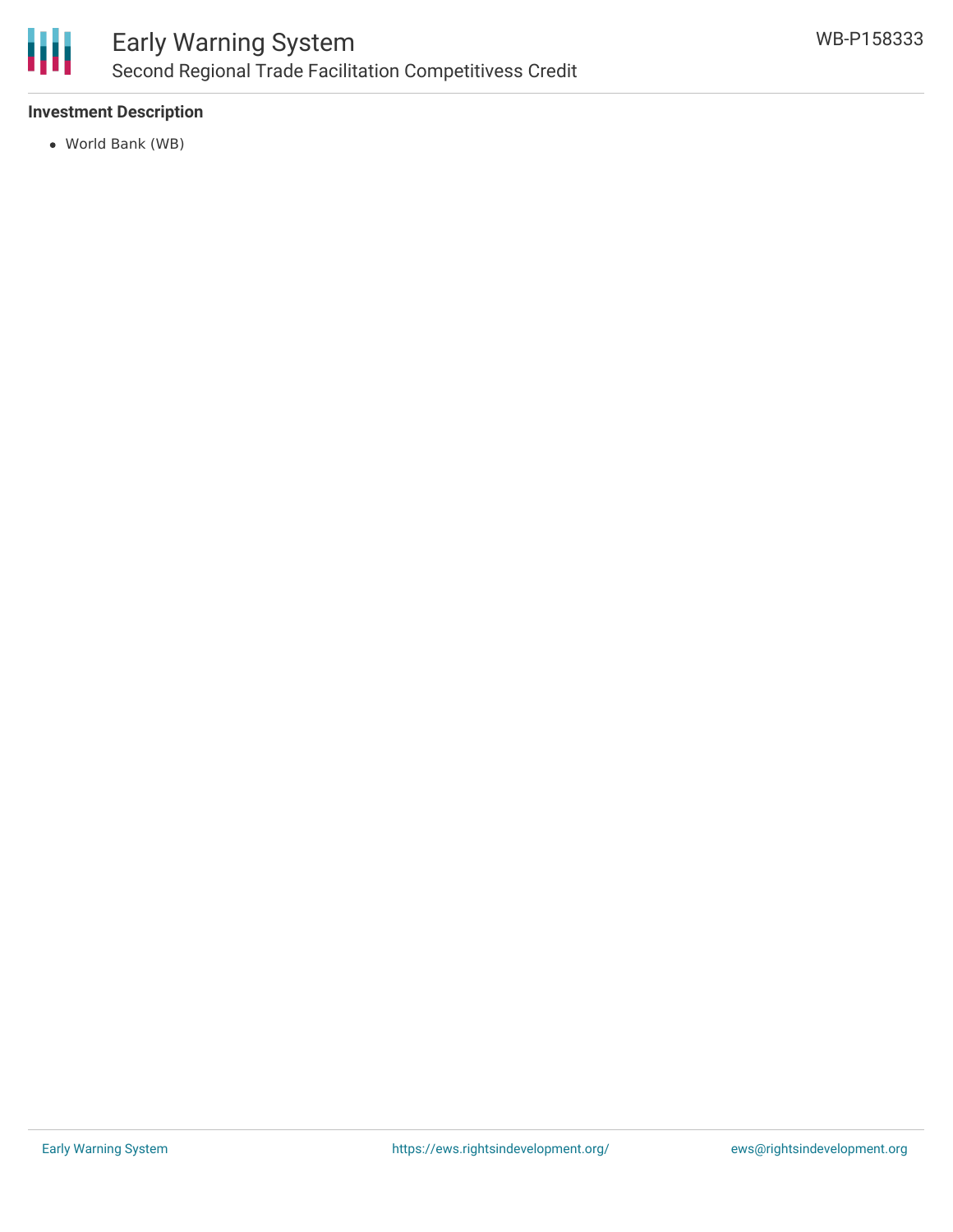

#### **Contact Information**

Contact: Albert Ballé Title: Conseiller Technique, Cabinet du Ministre auprès du Premier Ministre Chargé de l'Economie et des Finances, Côte d'Ivoire Tel: +22520208181 Email:balle\_albert@yahoo.fr

#### ACCOUNTABILITY MECHANISM OF WORLD BANK

The World Bank Inspection Panel is the independent complaint mechanism and fact-finding body for people who believe they are likely to be, or have been, adversely affected by a World Bank-financed project. If you submit a complaint to the Inspection Panel, they may investigate to assess whether the World Bank is following its own policies and procedures for preventing harm to people or the environment. You can contact the Inspection Panel or submit a complaint by emailing ipanel@worldbank.org. You can learn more about the Inspection Panel and how to file a complaint at: http://ewebapps.worldbank.org/apps/ip/Pages/Home.aspx.